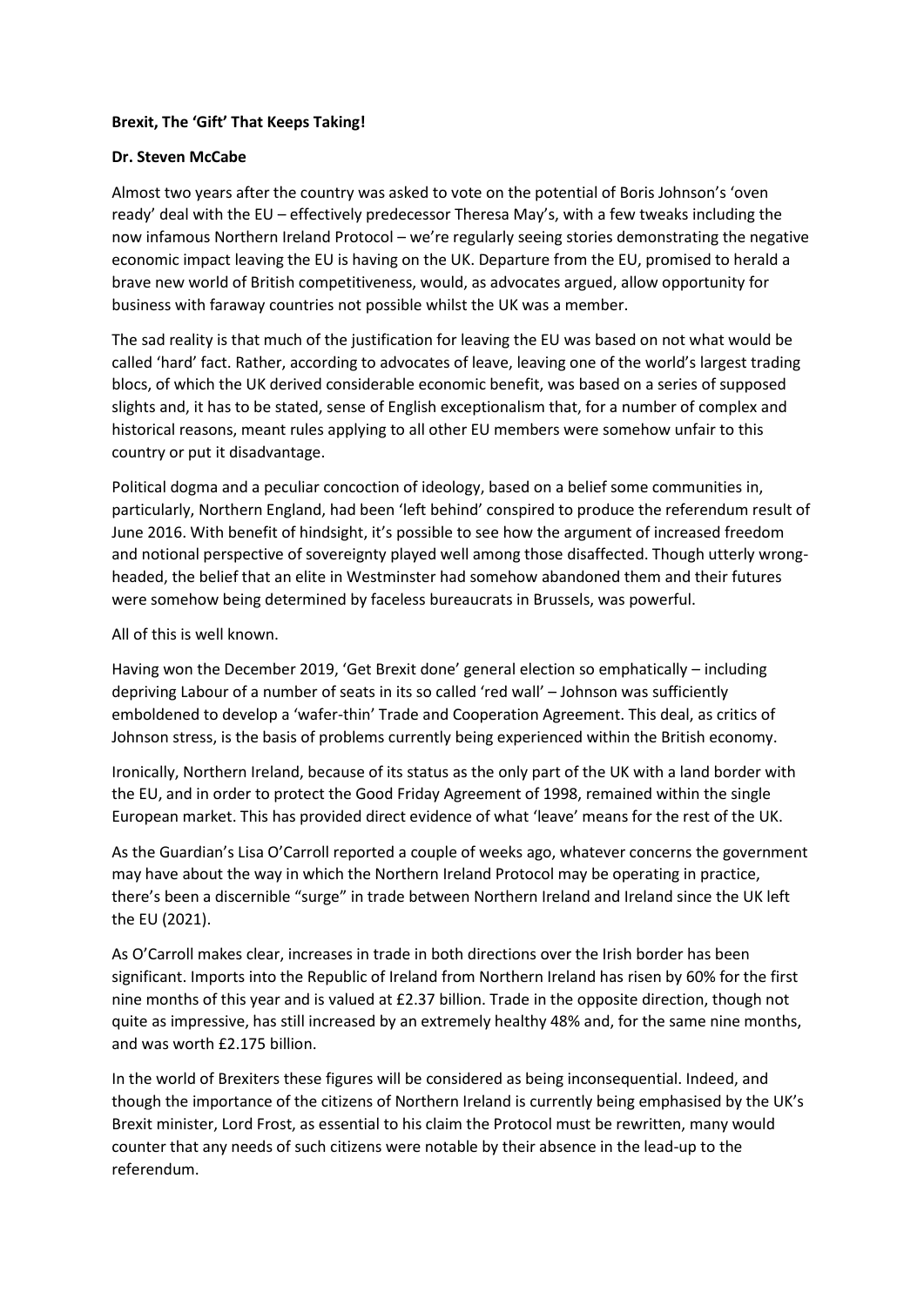Though no figures for trade between Northern Ireland and Great Britain have yet been produced, it's confidently predicted any data will be negative. Cynics suggest Lord Frost's threats to suspend parts of the Northern Ireland Protocol, by invoking what's known as Article 16, thereby risking a trade 'war' with the EU, albeit reduced in recent days, is borne of a recognition that the recent trade figures provide a strong indication of what has been lost by giving up EU membership.

On Tuesday O'Carroll reported that the Republic of Ireland has experienced a 50% increase in goods shipped directly from the EU in the last six months (2021a). As was widely predicted when the outcome of the UK referendum was known and, especially, the nature of the trade deal became apparent, willingness by shippers and hauliers to continue to use Great Britain as a 'land bridge' has diminished significantly.

Instead, goods are shipped directly from ports such as Le Havre, Cherbourg and Dunkirk in France and Zeebrugge in Belgium directly to the Republic of Ireland. Little wonder that 32 new ferry services have been introduced to cope. Anyone who's recently travelled from the port of Holyhead in Anglesey to Dublin Port will attest that the economic prospects of the former have decreased in direct proportion to improvement in those of the latter. Judging by the number of tower cranes, a cruse measure of investment, Dublin is in no danger of decline.

Herein lies the ongoing problem.

Brexit, regardless of what its supports asserted, was always going to be harmful. Advocates claimed it would provide immense opportunities. These have yet to be manifested. The reality was that loss of unfettered access to a market as large as the EU for all goods and services was always going to have profound economic consequences.

Whether the long-term impact turns out to be a 4% reduction in GDP, as the OBR (Office for Business Responsibility), the government's fiscal 'watchdog' has claimed, or 6% as the independent think-tank The UK in a Changing Europe suggests, tells us that things are going to be pretty dreadful, just a matter of how much.

One incontrovertible fact is that any loss of trade will, barring the agreement of deals with countries outside of the EU that would have to be staggeringly impressive, will not be replaced anytime soon. Pessimists contend we are going to be permanently worse off. Therefore, the current political debate of how regions outside of the south-east can be made more equal by 'levelling up' will be made all the more difficult by an economy much smaller than compared to before it left the EU.

Brexiters would, however, claim the reduction in workers from the EU available to firms has increased bargaining power of UK citizens (Strauss, 2021). Though this may be true in particular sectors, especially seasonal workers, particularly in retail, food production and delivery (Sillars, 2021). Judith Evans in her Financial Times article, 'UK pig farmers take desperate measures in face of soaring costs', focuses on the impact of the reduction in skilled labour available on British famers (2021).

Though some are benefitting from increased wages (Brennan, 2021), which will mean potential customers pay more, evidence suggests that average rates of increase are not especially high (Inman, 2021; Toynbee, 2021). Average increases in wage rates, 2-3%, would, given inflation is currently running at just over 4%, and predicted to rise higher in early 2022, mean many, probably a majority of workers, will be worse off.

The key question is how endemic inflation becomes. Over a long period, as we experienced in the 1970s, it undermines business confidence and destroys collective spending power for everyone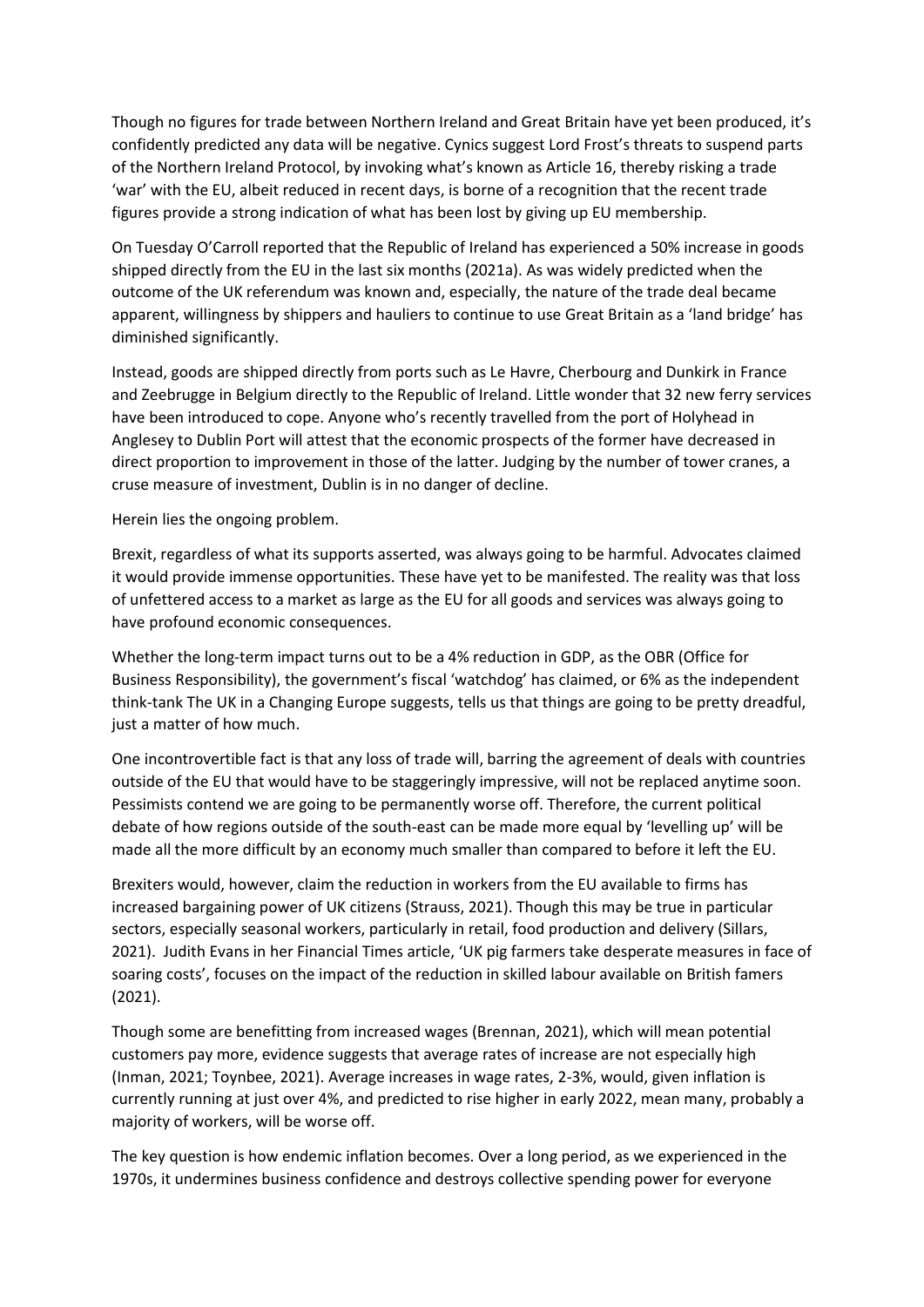(Warner, 2021). As the government will know, becoming poorer was not part of its narrative and plan. Crucially, the amount of money levelling up requires, even to have the slightest chance of success, must be measured in many hundreds of billions of pounds. More likely trillions.

That we have a profligate PM who, given free rein would happily make eye-wateringly expensive commitments without consultation of his Chancellor is undoubtedly a concern. If traditional Conservatives are likely to become twitchy, it's because they increasingly recognise his approach, though undoubtedly popular among voters, is entirely contrary to the tight fiscal control so favoured by Margaret Thatcher is confronting inflation in the early 1980s.

As to what happens to Johnson, it's notable that he's been largely absent from the headlines this week. Perhaps, as was the case when he ran for leadership of the Conservative Party, he is being much more tightly managed? The key test will be among voters who may begin to perceive promises made have produced no discernible change in their prospects. The vast majority of citizens in every part of the UK simply wish to see a better life for them and future economic prospects available to their children.

Intriguingly, Labour leader, Sir Keir Starmer, using the 'cover' of a government displaying inability to cope with crisis and implement coherent policies, is reorganising his shadow cabinet to emphasise increased economic competence (Stewart, Collingridge and Partington, 2021); Times, 2021).

Importantly, though, an issue the Labour Party must eventually confront will be its stance in terms of the relationship this country enjoys with the EU. Assuming any election takes place in either 2023 or 2024, whichever party wins – and who would bet against some sort of coalition? – will need a logical position on how Brexit can, if at all possible, be made to work to the greater advantage of the UK.

It's argued that the EU will be open to a renegotiation of the Trade and Cooperation Agreement. Many within Labour believe this would offer the potential to seek improvements in a wide range of commodities. Moreover, though only whispered at present, some suggest that this might herald an eventual return by the UK to EU membership. However, even those who are most optimistic accept that this is extremely unlikely for at least a generation or so.

Therefore, in the meantime, we should expect a situation of continual bust ups with the EU and, sadly, France in particular. Though not good for all concerned, such disputes, especially if involving indigenous fishing industries, provide sustenance to domestic political needs.

Consequently, Brexit will rumble on like a nasty toothache which can never be satisfied until its malign influence is extracted. Worse, it will continue to undermine effective working relationships – not to mention the way to deal with those seeking asylum by crossing the English Chanel – for years to come.

As longstanding economist, William Keegan, asked in his most recent column, "can anyone tell me if there is any precedent for this degree of national self-harm?" (2021).

Until there's collective will to end the economic madness Brexit is producing, we have little option but to accept that, entirely contrary to what advocates claimed, it will continue to 'take' from the UK rather that contribute to greater prosperity.

**Dr. Steven McCabe is co-editor of** *Exploring the Green Economy, Issues, Challenge and Benefits* **(ISBN-13 979-8532032347) and companion text,** *Green Manufacturing, What this involves and how to achieve success* **(ISBN-13 979-8751284619), both recently published by Bite-Sized Books. He's also working on a text examining how to solve Britain's house price problem.**